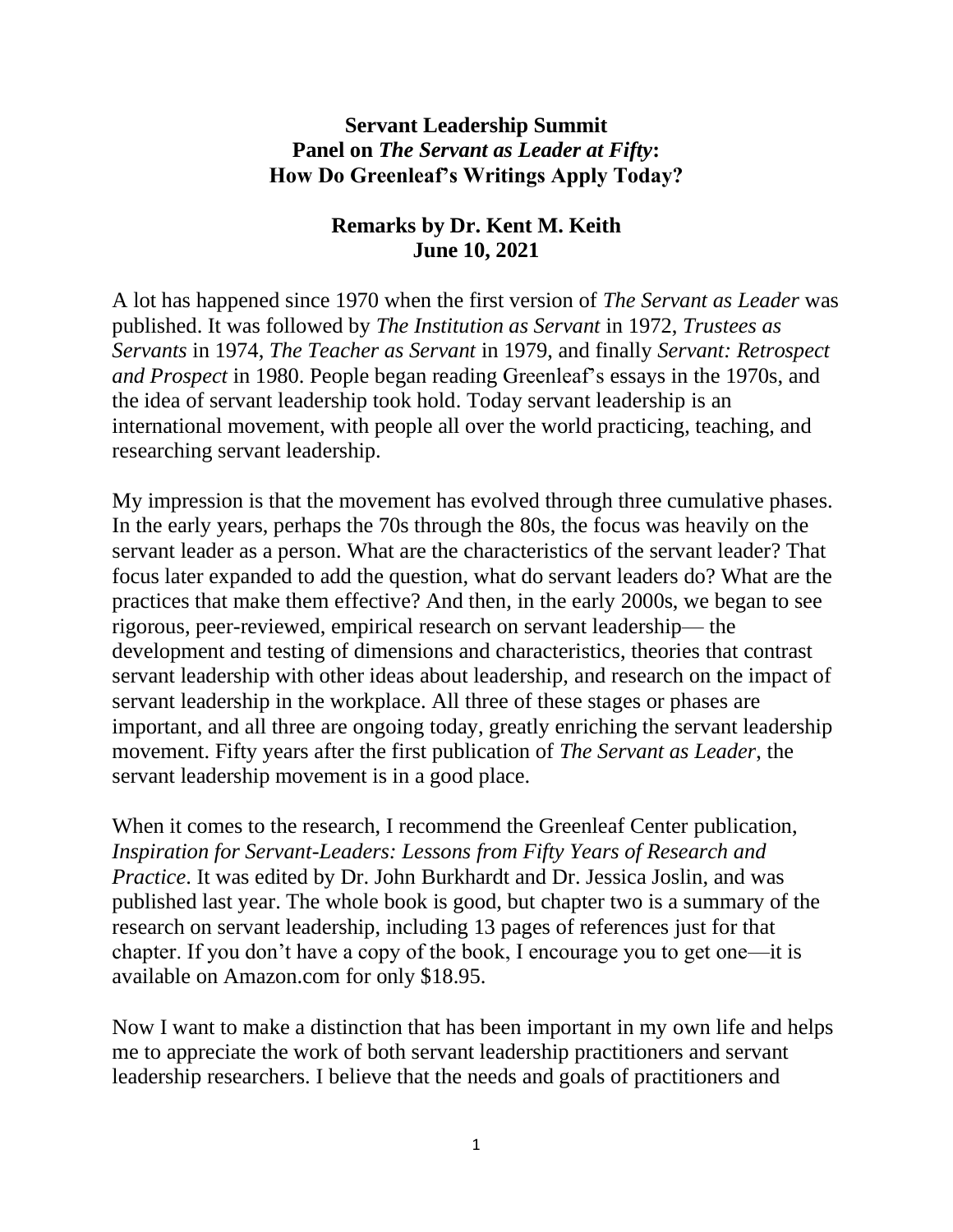researchers are related but they are not the same—nor do they have to be the same. They can be different and still enrich each other.

This is what Greenleaf said in the introduction to his 1977 collection of essays, *Servant Leadership: A Journey into the Nature of Legitimate Power and Greatness.* Let me quote from him:

Early on I made a distinction between wisdom and scholarship; and the former, what works well in practice, has long been my central interest. This is not said to denigrate scholarship. It has its place, and there is a subtle interaction between the two, but they are different things.

So by his own account, Greenleaf was focused on wisdom and what works in practice. Late in his career at AT&T he conducted his own kind of research, but it was in search of wisdom and practical applications in the workplace.

Some scholars have said that Greenleaf didn't define servant leadership. My own view is that Greenleaf *did* define it, but he defined it the way a practitioner would define it, not the way a scholar would define it. He did what a practitioner does: he watched and listened, figured out what worked in the daily reality of a business, and through his essays he shared his observations and challenged us to think and act in new ways. He invited us to follow him into a different kind of leadership, a kind of leadership that in his experience worked better than the alternatives.

In my view, Greenleaf defined servant leadership sufficiently for practitioners to know what to do to be servant leaders. When I came across *The Servant as Leader* in 1989, Greenleaf's definition of servant leadership changed my life. It gave me plenty of guidance as a practitioner. I immediately started implementing his ideas to the best of my ability.

To me it was clear: We can become servant leaders by identifying and meeting the needs of others, by growing people, by caring about the least privileged, by being good listeners, by having awareness and empathy, by caring about all stakeholders, and so forth. We can transform our institutions into servant institutions, making sure they have both conceptual and operational leaders, and a team at the top. We can develop and support board members, who can provide leadership and use their legal authority to make sure their institutions strive for and reach excellence, truly serving others and society at large.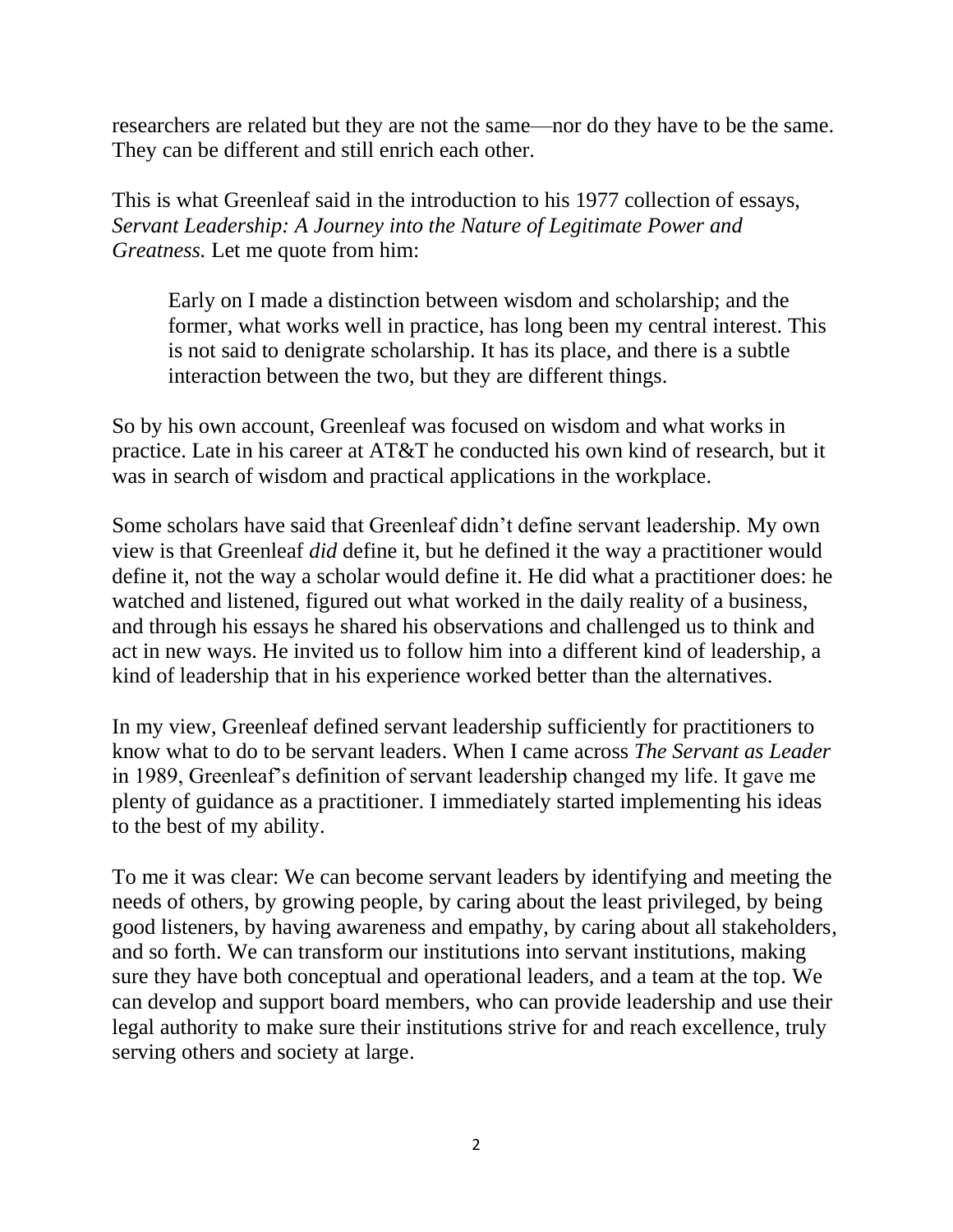So in my opinion, Greenleaf gave practitioners plenty of guidance. That's why the servant leadership movement grew. People knew what to do. They weren't waiting for an academic theory. It is a simple fact that the servant leadership movement grew for decades without academic theories or definitions.

Scholars are correct when they say that Greenleaf did not create an *academic* definition that would distinguish servant leadership from other academic definitions. They are right when they say that Greenleaf did not propose and test a theory that would explain why and how servant leadership works. In other words, Greenleaf didn't do what scholars do.

Fortunately, scholars *are* now doing what scholars do, and they are doing it very well indeed. Dr. Jill Graham published her groundbreaking article in 1991, and Dr. Bob Liden and his colleagues published their article in 2008, and gradually more and more scholars turned their attention away from transformational leadership and leader-member exchange and began exploring servant leadership. Today we have the benefit of rigorous scholarly work that is being done by dozens of scholars all over the world. In my university teaching, I enjoy assigning research articles and incorporating research results into my lectures. There are many good research articles to choose from.

So far as I can tell, scholars are not in agreement regarding their definitions of servant leadership, but that is part of the richness of the research and dialogue that is going on. More than one view or definition is being tested and compared with other views and definitions. I find this exciting.

I am grateful to have lived long enough to see the research that has been produced— and is being produced— about servant leadership. I am grateful for two reasons. First, it has added immense credibility to the practice of servant leadership. For decades, we have had personal testimonies and anecdotal evidence about servant leadership. Now we have a growing body of rigorous, empirical evidence from the workplace that helps us understand why and how servant leadership works. I love sharing that evidence with others.

Second, I am grateful for the new research because it not only affirms some of my personal experience as a practitioner, it also helps me to think about how I might *improve* as a servant leader. I didn't need the research to know what to do, but I am grateful to have it, because it is helping me to do *better*.